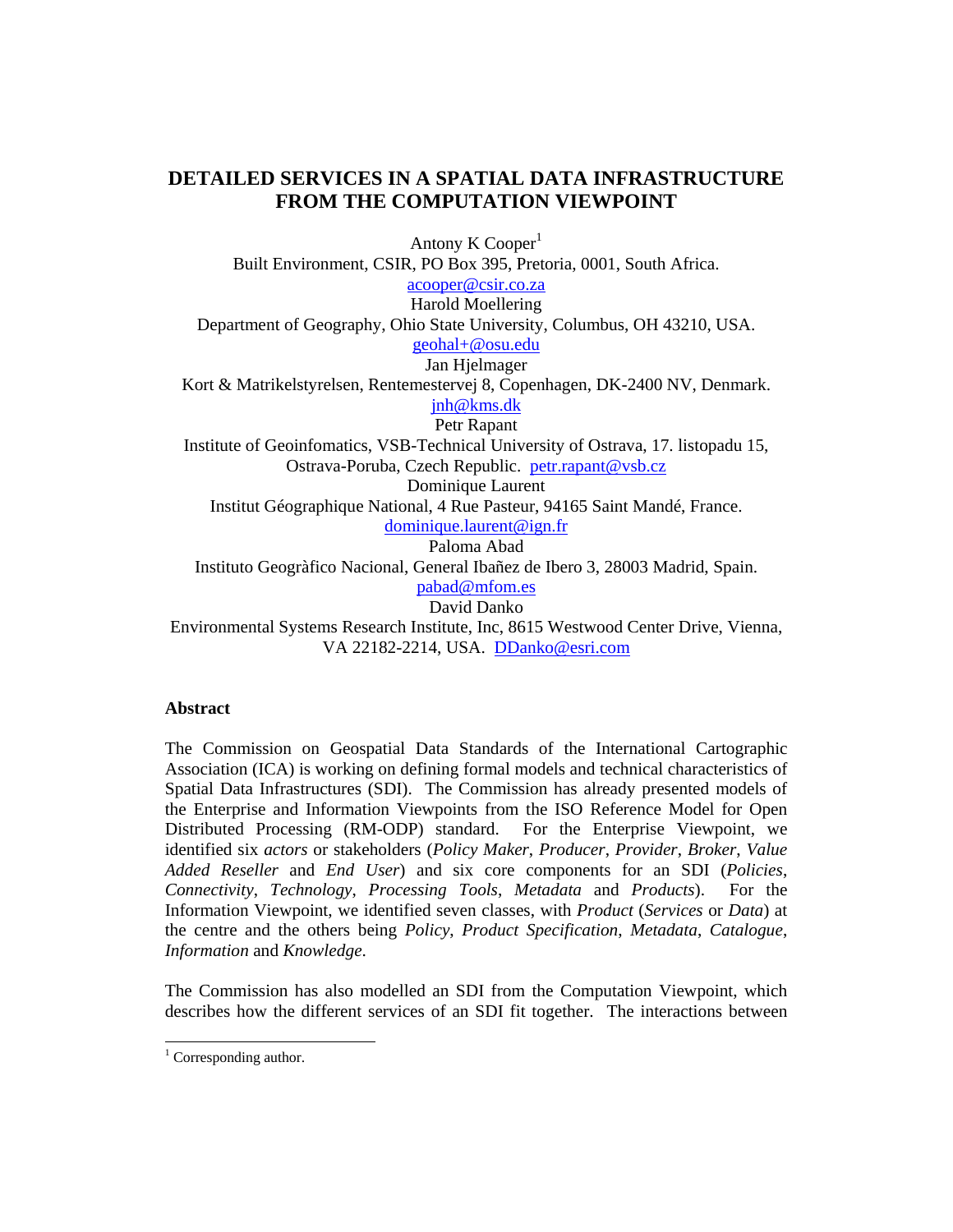these high-level services have been modelled using the Unified Modelling Language (UML) Component Diagrams. We present here these SDI services in greater detail.

We have identified six broad groupings of services: *Registry Services*, *Data Services*, *Processing Services*, *Application Services*, *Portrayal Services* and *Management Services*. We have also identified generalised services that cut across the activities in an SDI. We have modelled these service components in more detail, looking at both the detailed services that are performed within each of these components, and the roles played by these components in the different phases of establishing and using an SDI. The matrix of these detailed services is too large for inclusion in this conference presentation, but will be published elsewhere.

This presentation focuses on the roles of service components in an SDI, which we consider for each of the seven phases of the development and use of an SDI: *Initiation*, *Creation and Management*, *Locate*, *Access*, *Processing*, *Evaluation* and *Liaison*. We present a table summarising the specific services provided by each service component for each phase and describe the services in more detail.

### **1. Introduction and Fundamental Concepts Involved**

The growing need to organise geospatial data across different disciplines and organisations has resulted in the development and implementation of spatial data infrastructures (SDI) and the theory and concepts behind them. An SDI is an evolving concept about facilitating and coordinating the exchange and sharing of spatial data and services between stakeholders from different levels in the spatial data community (Hjelmager *et al* 2008). An SDI provides metadata, data and services operating on the metadata and data – the *products* of the SDI.

The ISO Reference Model for Open Distributed Processing (RM-ODP) standard (ISO/IEC 10746:1995) defines five *viewpoints* for the design and description of distributed software and information systems:

- **Enterprise Viewpoint:** purpose, scope and policies for the system;
- **Information Viewpoint**: semantics of information and information processing incorporated into the system;
- **Computation Viewpoint**: functional decomposition of the system into a set of services that interact through interfaces;
- **Engineering Viewpoint**: mechanisms and functions required to support distributed interaction between the services and data within the system; and
- **Technology Viewpoint:** the specific technologies chosen for the implementation.

Previously, the Commission on Geospatial Data Standards of the International Cartographic Association (ICA) developed formal models of SDIs from the Enterprise and Information Viewpoints of RM-ODP (Hjelmager *et al* 2005; Hjelmager *et al* 2008).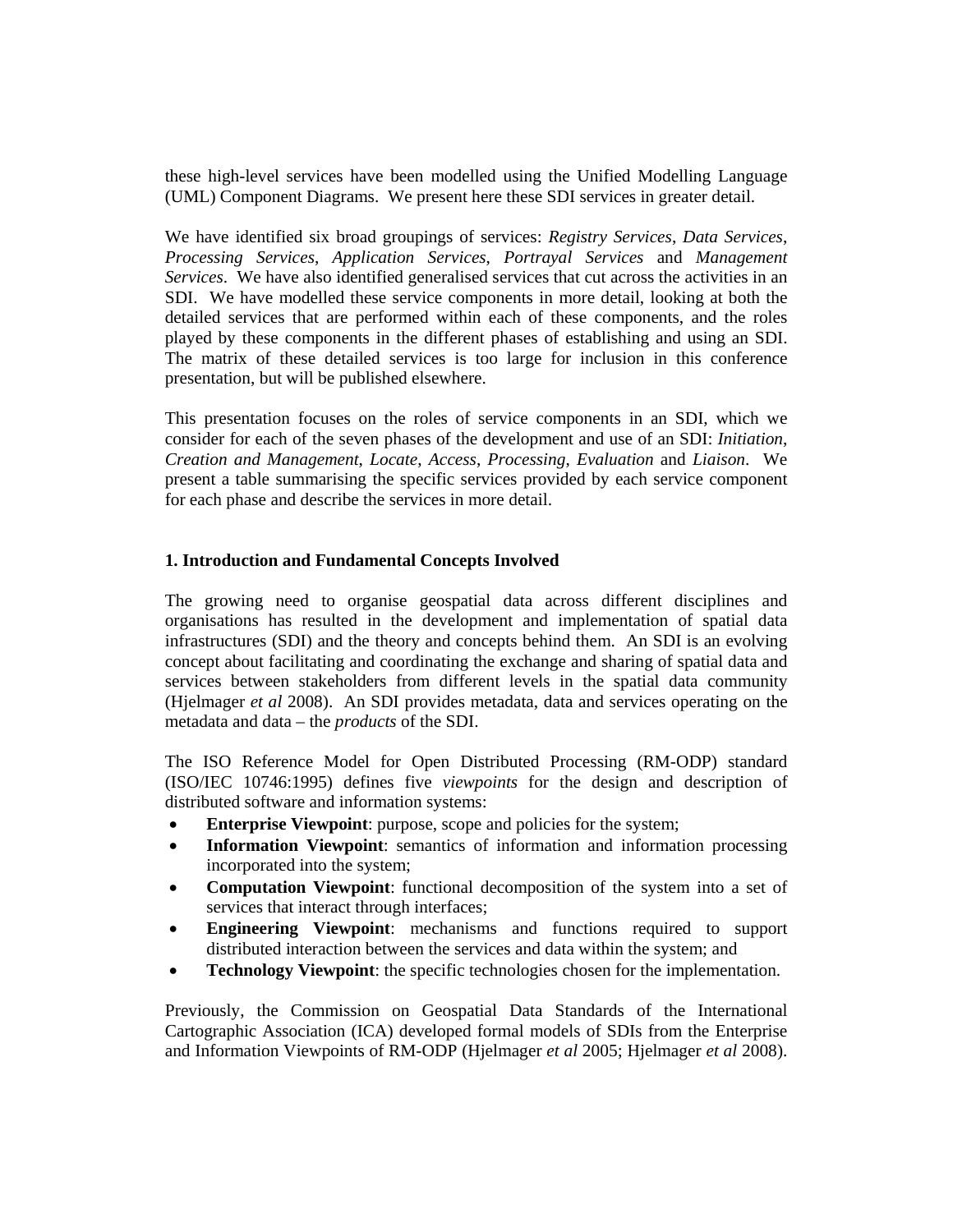We have also presented a formal model of an SDI from the Computation Viewpoint (Cooper *et al* 2007), for which we described the services using the Unified Modelling Language's (UML) component diagrams (Object Management Group 2005). In this paper we take this modelling of the Computation Viewpoint further, describing SDI service components and services provided by them in different phases of SDI development and use.

These models describe how the different parts of an SDI fit together in the viewpoints in question (a multi-perspective description of an SDI) and should be seen as a contribution towards the overall model of the SDI and its technical characteristics. SDI development should be considered from conceptual, technical, socio-technical, political, institutional and financial perspectives. Hence, designing, building, implementing and maintaining an SDI draws on many different disciplines and requires examination from various perspectives (Hjelmager *et al* 2008).

We have not attempted to model an SDI from the Engineering or Technology Viewpoints, as we consider these to be implementation-specific and our interest is in modelling the general case of the SDI.

### **2. Overview of the Enterprise and Information Viewpoints of an SDI**

In modelling an SDI from the Enterprise Viewpoint, we identified six *actors* (the stakeholders): *Policy Maker*; *Producer* (of data or services); *Provider* (of data or services); *Broker*; *Value Added Reseller* (VAR); and *End User*. For these stakeholders, we identified their tasks or activities (ie: use cases), where an actor's involvement can be *Active* or *Passive*. Using a UML Class Diagram, we identified six core components of an SDI as UML *Classes* and their interconnections as *Relations*. These are: *Policies*, *Connectivity*, *Technology*, *Processing Tools*, *Metadata* and *Products*, with Policies, for example, consisting of *Business Model*, *Business Agreements*, *Legal Constraints*, *Standards* and *Best Practices* (Hjelmager *et al* 2008)

For the Information Viewpoint, we also used a UML Class diagram with the *Product* class (made up of *Services* or *Data*) being at the centre and the other classes being *Policy*, *Product Specification*, *Metadata*, *Catalogue*, *Information* and *Knowledge*. These classes were further sub-divided into *activities* and we identified the roles of the stakeholders in these activities (Hjelmager *et al* 2008).

#### **3. Overview of the Computation Viewpoint of an SDI**

The Computation Viewpoint captures the details of the SDI services and interface definitions without regard to their distribution (ie: where they actually are in the world), as this is covered by the Engineering Viewpoint. The Computational Viewpoint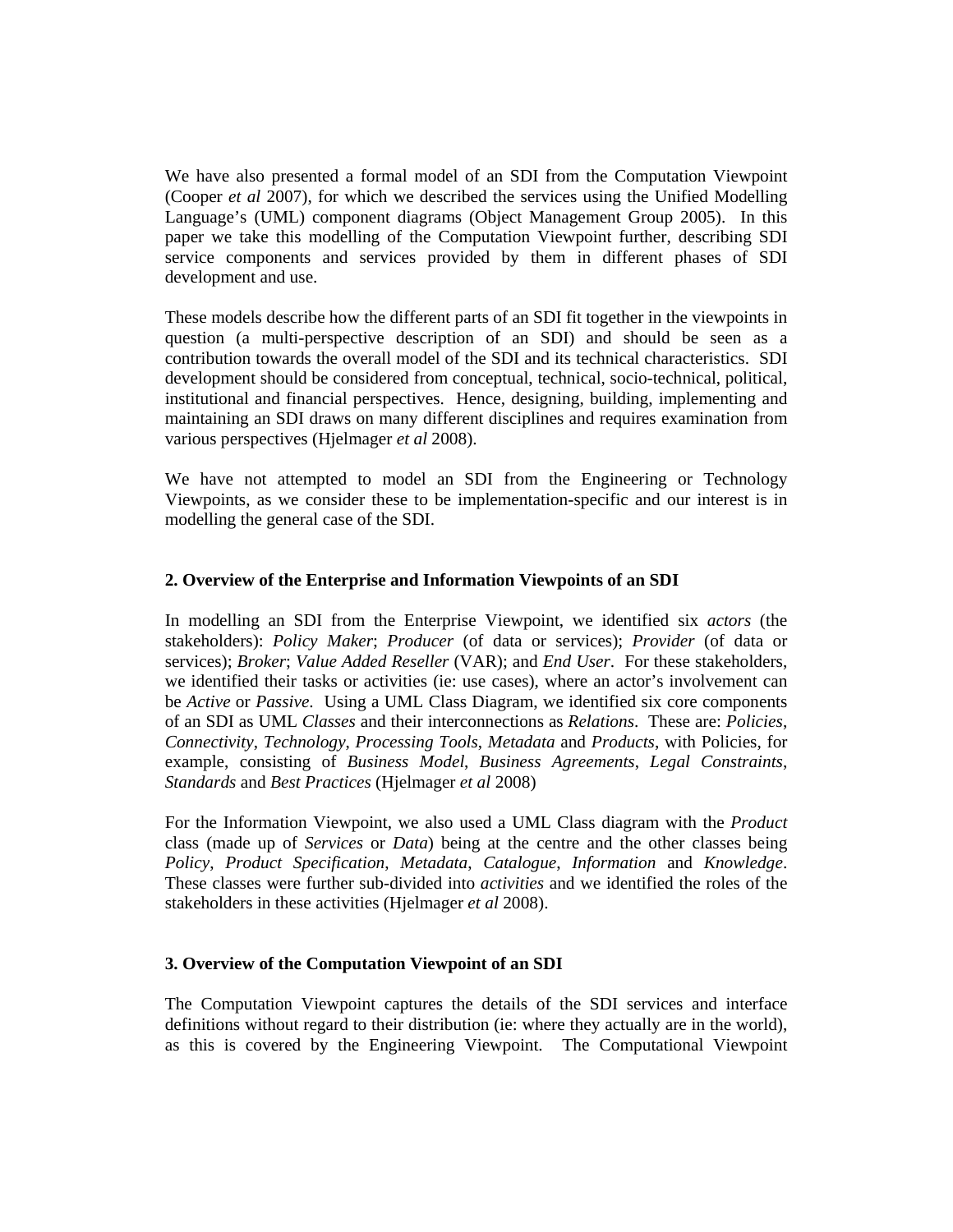prepares the environment for distribution just by decomposing the system. We used the UML Component Diagram as it shows the structural relationships between the *Components* of a system: autonomous, encapsulated units within the system that provide one or more interfaces and are strictly logical. The four basic elements of a Component Diagram are:

- *Component* (rectangle with small symbol in upper right corner);
- *Provided Interface* (connector with circlet);
- *Required Interface* (connector with arc); and
- *Dependence* (dashed arrow).



**Figure 1.** Computational View of Service Component Diagram of SDI (from Cooper *et al* 2007)

We identified six service components for an SDI, based largely on RM-ODP, which are illustrated in the UML Component Diagram in Figure 1 (Cooper *et al* 2007):

(1) *Registry Services*: register other services, publish them, and later allow users to search through them;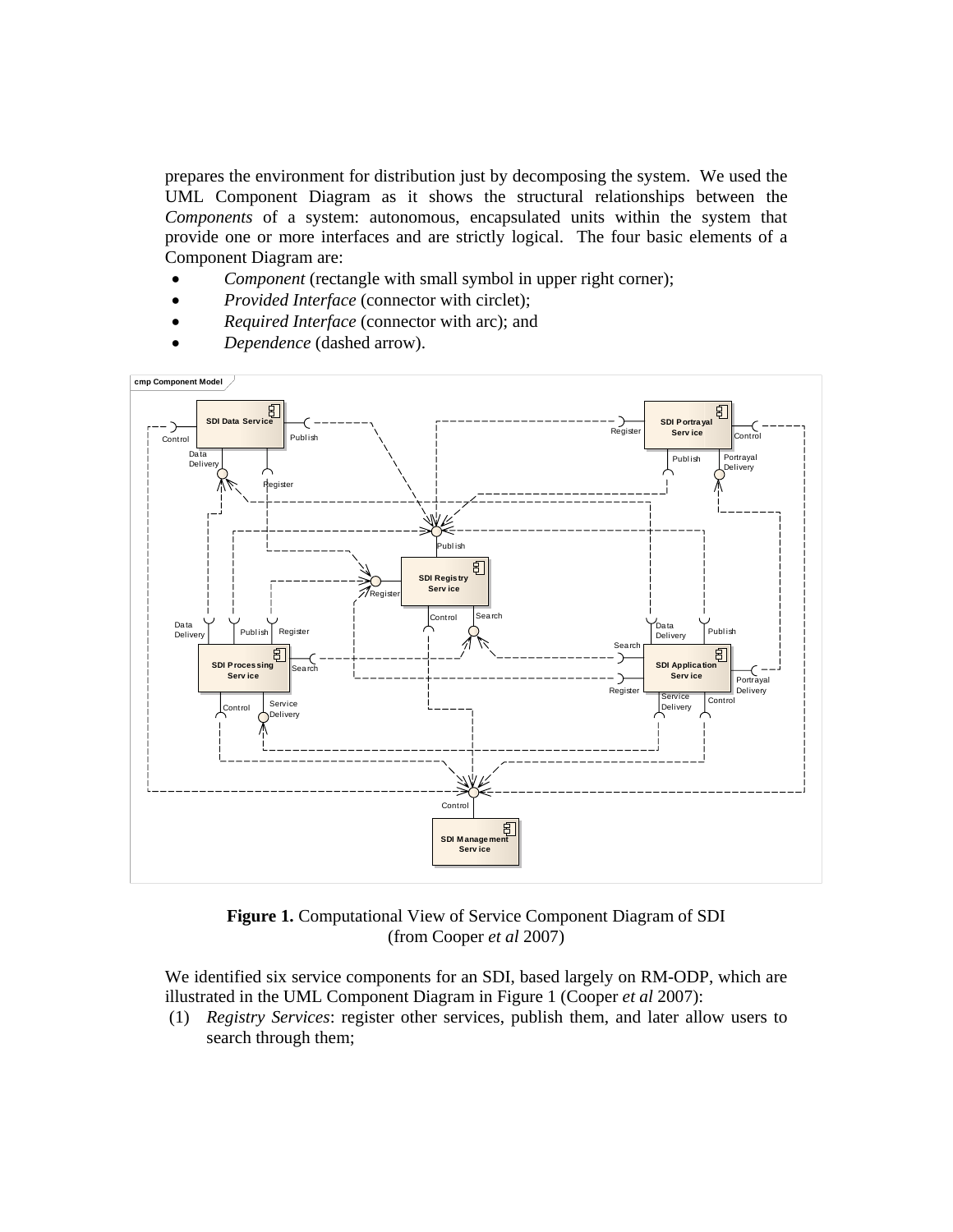- (2) *Data Services*: provide access to collections of data in repositories and databases shared and registered on the Internet;
- (3) *Processing Services*: provide data processing services such as coordinate computation or projection system transformation;
- (4) *Application Services*: provide all processes necessary to meet the needs of users;
- (5) *Portrayal Services*: display the results of application services; and
- (6) *Management Services*: monitor and manage the overall functionality of the SDI.

These components can be viewed from different aspects:

- Services contained or concentrated in each component, and
- Roles played by these components in the different phases of SDI establishment and use.

We have already modelled both of these points of view. We have identified 183 detailed services within an SDI and mapped these into a matrix of the seven classes and their component activities in the Information Viewpoint against the six components of the Computation Viewpoint. However, this matrix is too large for inclusion in this conference presentation, but will be published elsewhere. Hence, we concentrate here on the second point of view in this paper.

### **4. Functions of service components in an SDI**

The development and use of an SDI can be divided into seven broad processes:

- *Initiation*: includes the initial idea for the SDI, assembling the relevant stakeholders, developing the framework for the SDI and motivating for it and for the required funding.
- *Creation and Management*: establishing the SDI (once it has been initiated), populating it and performing its ongoing management.
- *Locate*: includes finding and using metadata and finding data matching the user's required product specification.
- *Access*: covers accessing data, including production of customised maps.
- *Processing*: includes transforming, integrating and modelling data.
- *Evaluation*: assessing the functioning of the SDI and the quality and utility of the data, metadata and services offered by the SDI.
- *Liaison*: maintaining relationships with stakeholders.

These processes represent different ways of interacting with an SDI and in this regard, have different needs for services provided by individual service components. These processes are described below and our results are summarised in Table A. In this table, the rows represent each SDI process and the columns represent each service component. In the intersection of a row and a column are listed all the relevant services provided by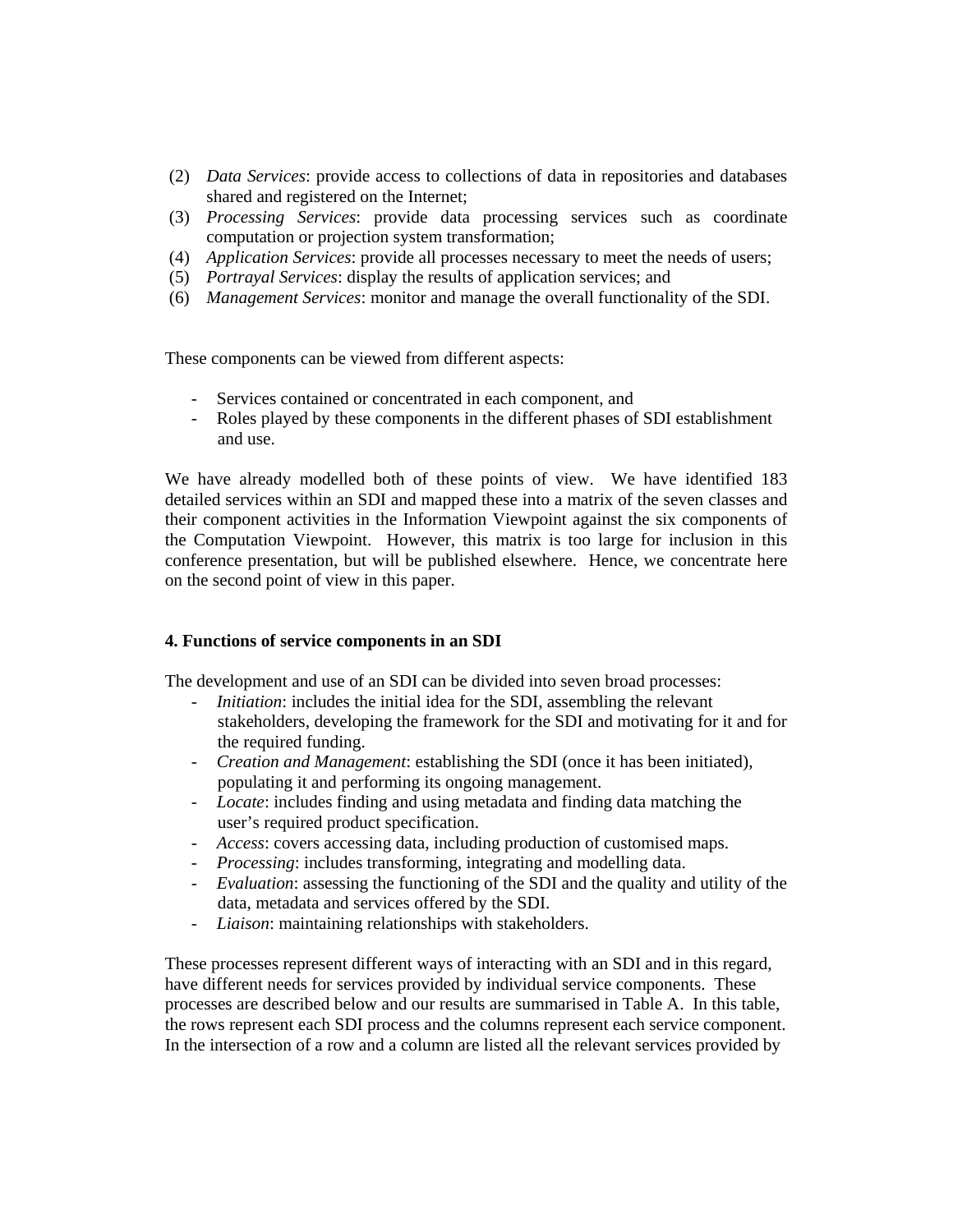the given service component (of that table column) in the given SDI phase (of that table row).

### **4.1. Initiation**

During *Initiation*, the strategy, concept and rules for the proposed SDI are developed. The *Management* services component plays an important role in this process: it should provide the necessary *Development* service. Further, all service components should afterwards implement this strategy, this concept and these rules through the provided *Implementation* services in this phase.

### **4.2. Creation and management**

The main goal of this process is to create the SDI and start the management of it. Services provided by components in this process are much richer and differ substantially from service component to service component.

The *Management* services component should provide a *Scheduling* service. The *Registry* services component should start to register *Products*, *Metadata*, *Registers*, etc. The *Data* services component will provide services focused on *Storing* data sets. The *Processing* services component should start *Harvesting*, *Capturing*, and *Reporting* on metadata. The *Portrayal* services component will provide a *Design* service to support the production and use of products. The *Application* services component will support *Capture* and *Reporting* functionalities. However, all components will support the *Update* services to help maintain the SDI.

## **4.3. Locate**

The *Locate* process bears on the use of the SDI by users. That is why its activities (and the services provided) concentrate mainly on the *Registry* and *Data* services components.

The *Registry* services component will support the *Searching*, *Sampling*, *Extraction* and *Publishing* of metadata and *Products* while the *Data* services component will support *Sampling*, *Extraction* and, primarily, *Delivery* to support the use of data. The *Processing* and *Application* services components play important roles too – they support the *Delivery* services which deliver *Metadata*, *Catalogues*, and *Products* to users.

### **4.4. Access**

This process of the SDI development and use is supported by *Access* services allowing access to the *Product*. These services are provided by *Data* services, *Processing* services, and *Application* services components. The *Portrayal* services component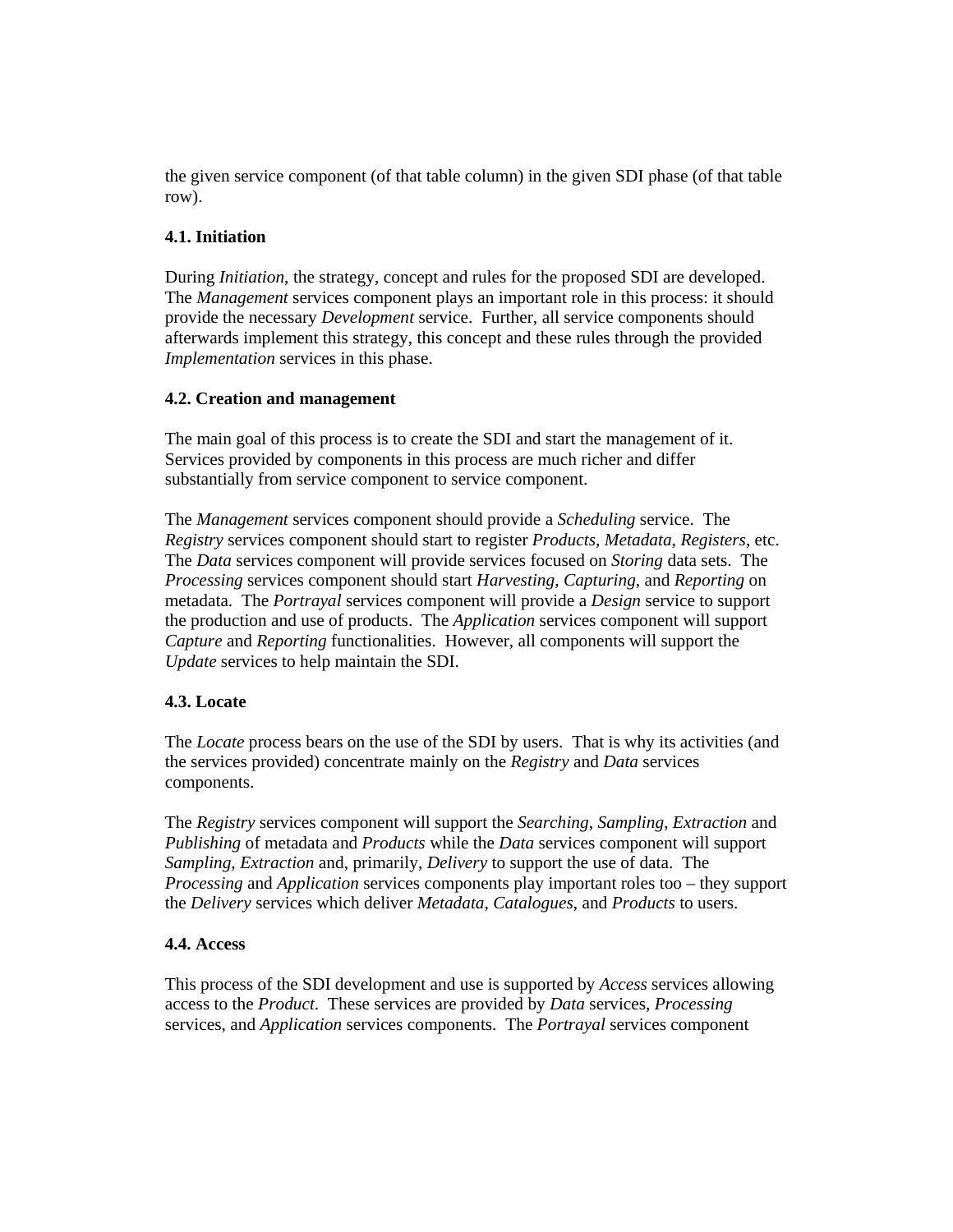provides the *Representation* service and the *Management* services component provides the *Adherence* service.

### **4.5. Processing**

This process is supported mainly by the *Processing* services and the *Application* services components. Both provide *Transformation* services, the later one also provides *Application* and *Chaining* services.

### **4.6. Evaluation**

The *Management* services component provides the widest suite of services in this process. This component takes care of *Monitoring*, *Survey*, *Assurance*, and *Auditing* services. The *Data* services, *Processing* services, and *Application* services components provide the *Assessment* service. Additionally, the *Register* services component supports the *Classification* service, and the *Processing* services component provides the *Calibration* service.

### **4.7. Liaison**

Only the *Management* services component acts in this process. It provides the *Relationship* management service.

## **5. Summary & Conclusions**

The ICA's Commission on Geospatial Data Standards has been developing formal models of SDIs, using the RM-ODP Viewpoints. Presented here are the first detailed models of the RM-ODP Computation Viewpoint of an SDI, modelled using UML. We have concentrated on the general services provided by each service component in the different processes of SDI development and use.

We will develop more detailed specifications of the identified services in the near future.

### **6. Acknowledgements**

\This research has been partially supported by various organizations including:

- The Ohio State University has provided in-kind support and access to electronic communication systems, and office space for the ICA Commission on Spatial Data Standards since 1989.
- Project No. 1ET101940420 "Logic and Artificial Intelligence for multi-agent systems" supported by the program "Information Society" of the Czech Academy of Sciences.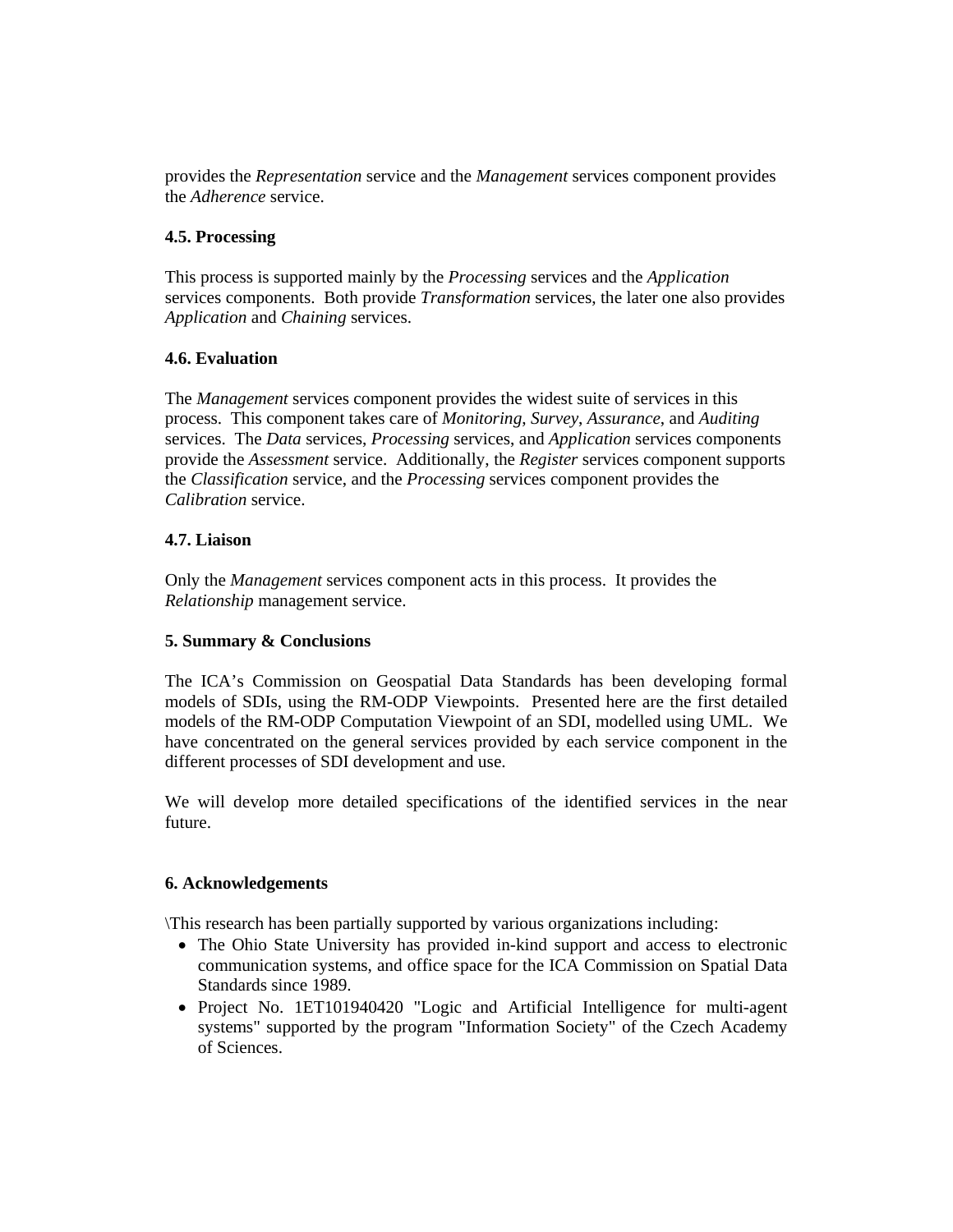We would also like to acknowledge the excellent support we received from Prof German Kuroshev of the Saint-Petersburg State University, who hosted our Commission meeting in 2007.

Finally, we wish to dedicate this to our dear colleague, Alexander Martynenko, who passed away in September 2007.

### **6. References**

- Cooper AK, Moellering H, Delgado T, Düren U, Hjelmager J, Huet M, Rapant P, Rajabifard A, Laurent D, Iwaniak A, Abad P, & Martynenko A, 5 August 2007, "An initial model for the computation viewpoint of a spatial data infrastructure", 23rd International Cartographic Conference, Moscow, Russia. Accessed 2009.01.13 from: http://researchspace.csir.co.za/dspace/handle/10204/1455
- Hjelmager J, Delgado T, Moellering H, Cooper AK, Danko D, Huet M, Aalders HJGL & Martynenko A, (2005), "Developing a Modeling for the Spatial Data Infrastructure", Proceedings of the  $22<sup>nd</sup>$  International Cartographic Conference, A Coruña, Spain. Accessed 2009.01.13 from: http://researchspace.csir.co.za/dspace/handle/10204/1781
- Hjelmager J, Moellering H, Delgado T, Cooper AK, Rajabifard A, Rapant P, Danko D, Huet M, Laurent D, Aalders HJGL, Iwaniak A, Abad P, Düren U & Martynenko A, (2008), "An initial Formal Model for Spatial Data Infrastructures", International Journal of GIS, Vol 22, No 11, pp 1295 — 1309.
- ISO/IEC 10746:1995, *Information technology Open Distributed Processing Reference model*.
- Object Management Group (2005), Unified Modeling Language (UML), version 2.0, accessed 2007-01-26 from: http://www.omg.org/technology/documents/formal/uml.htm